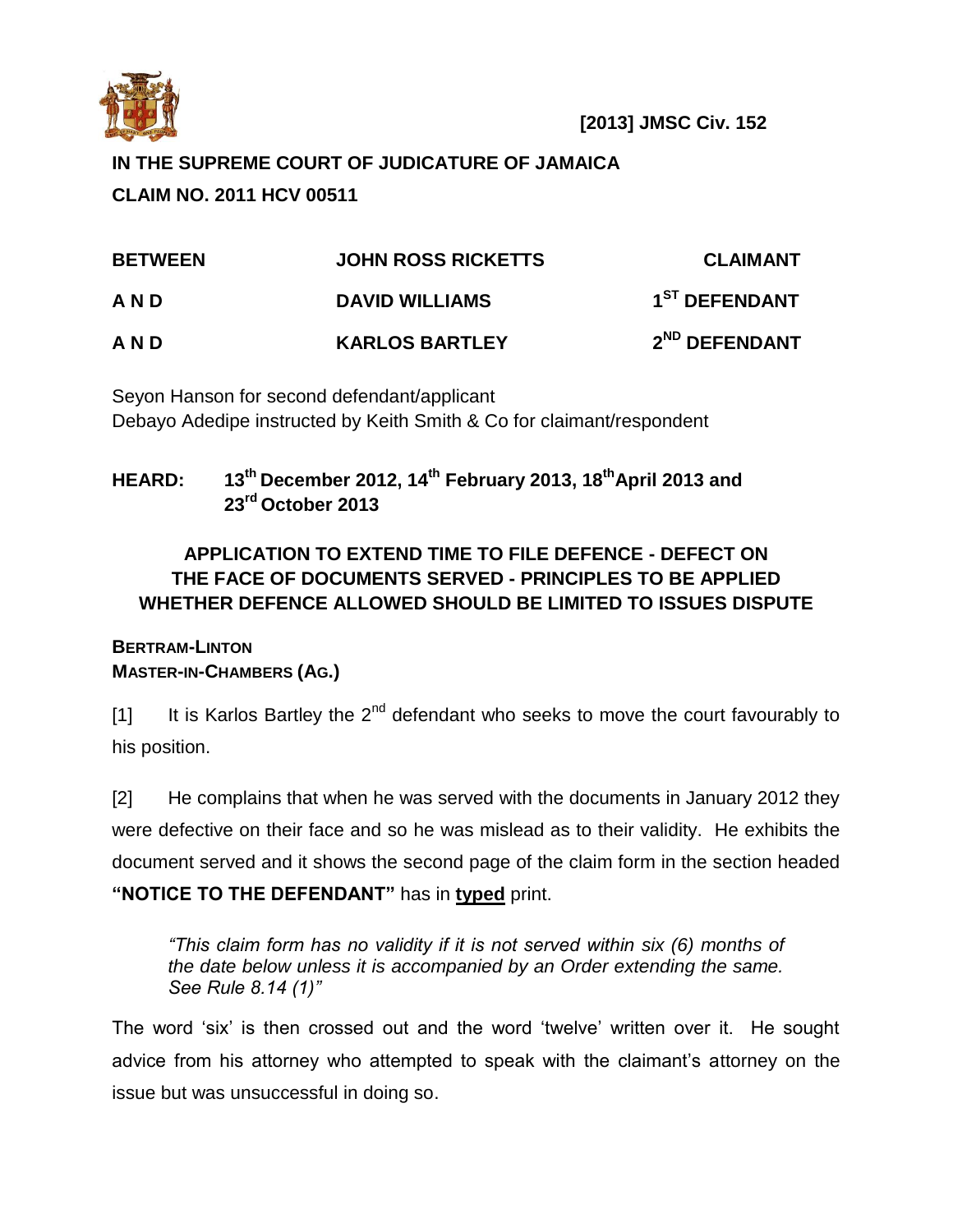[3] The attorney then called the Registry of the Supreme Court and was advised that no handwritten changes could be made to court documents in the way it was done unless it had been so ordered by a court. Both himself and his previous attorney were then of the settled view that the documents served were invalid having been issued in February 2011 and took no further steps in relation to them. The attorney apparently did not check Rule 8.14 (1) as the document advised, which clearly reads,

*"8.14 (1) The general Rule is that a claim form must be served within 12 months after the date when the claim was issued or the claim form ceases to be valid."* 

[4] Sometime in October 2012 the claimant's attorney made direct contact with the  $2^{nd}$  defendant. It seems that as a result of their exchange, the  $2^{nd}$  defendant sought the advice of Mr. Hanson who makes this application for his client to be allowed to file his defence albeit belatedly based on the misunderstanding and confusion which he says was brought about by the misleading documents.

[5] Counsel Mr. Hanson though is not relying on this ground only but says that there is good and sufficient reason to swing wide the doors of justice as his client has a reasonable prospect of successfully defending the claim brought against him and attaches a draft defence in support of this.

[6] He posits that having realized that the claim form was valid for 12 months the  $2^{nd}$ defendant moved with alacrity to file this application, which also took into account that there was no application before the court for default judgment to be entered against him, as was the case with the  $1<sup>st</sup>$  defendant.

### **THE DRAFT DEFENCE**

[7] One of the major limbs of the applicants' case is the prospect of success of their defence. The applicant's counsel, Mr. Hanson, says he was not the one responsible for the accident and if he had any level of responsibility, the claimant contributed in a significant way with the events as they unfolded and which may have resulted in any injuries he the claimant sustained.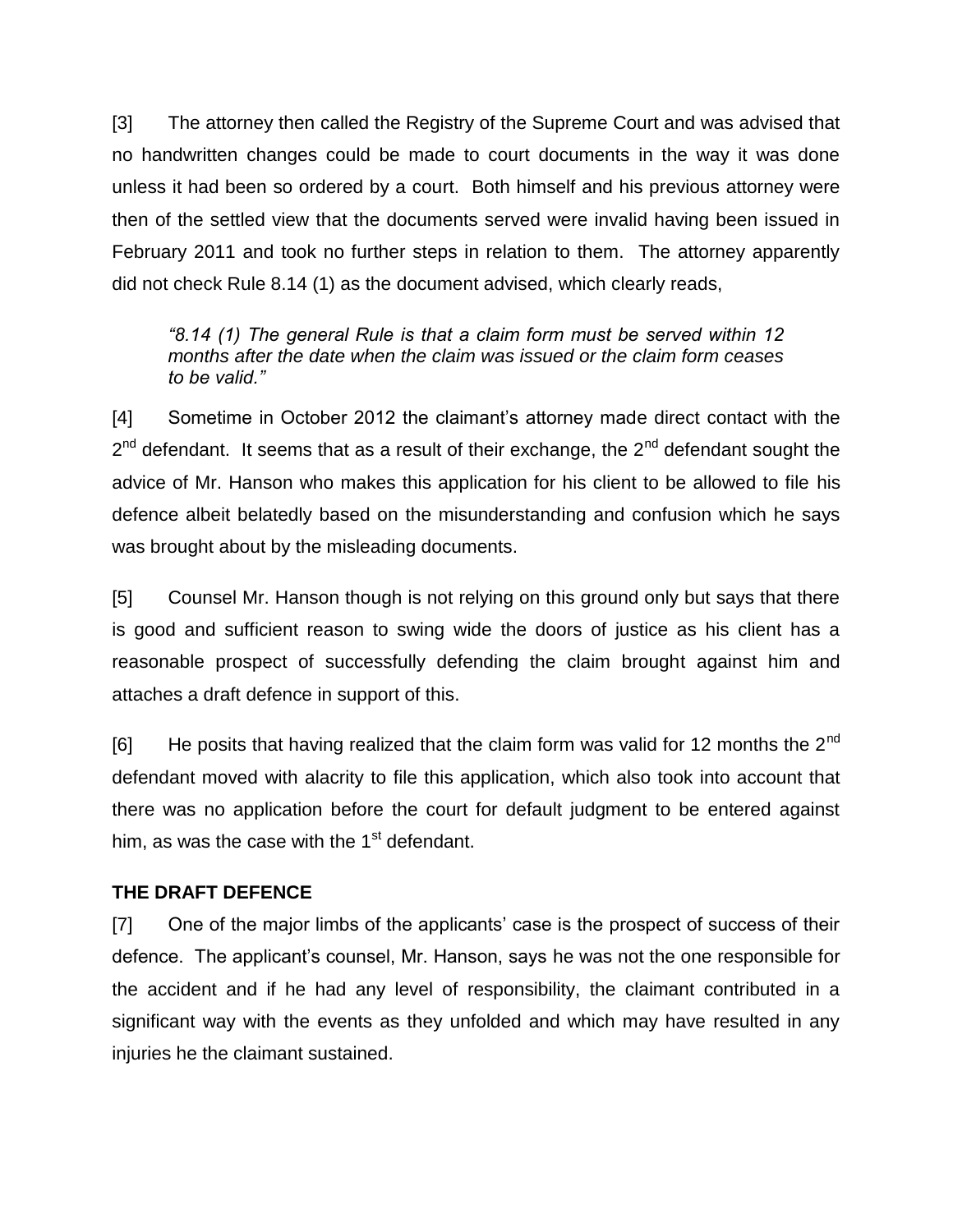# [8] Counsel Mr. Hanson commends to the court principles as laid down in **Rv KERRON MATTHEWS and PREMIUM INVESTMENTS v JAMAICA REDEVELOPMENT FOUNDATION**

#### **THE RESPONDENT'S CASE**

[9] Mr. Adedipe stoutly opposed the application both on the ground that the proposed defence was weak and that the non-compliance with the time limitation for filing the defence was supported by a spurious excuse at best. He highlights:

- a) The lack of merit in the defence which at best he suggests if the court is swayed by it, should account for some limiting of the basis on which the defence should be allowed in, that is, based on contributory negligence.
- b) The delay was inexcusable as the correction to the document as served is what the law says 'twelve months' and any reasonable inspection of the law could have shown that it was the correct position.

He took issue with the fact that the enquiry to the Supreme Court was not supported by an affidavit and as such was an unreliable bit of information.

[10] He relied on the principles laid down in Jamaican Court of Appeal case of **PHILLIP HAMILTON EXECUTOR in the ESTATE OF ARTHUR ROY HUTCHINSON, DECEASED, TESTATE v FREDERICK FLEMMINGS & GERTRUDE FLEMMINGS SCCA No. 53/2009 delivered 18th May 2010** where the court enunciated the principles to be applied in a determination as to where an extension of time to file a defence should be granted.

#### **THE LAW**

[11] CPR Rules 10.2(1) and 10.3 (1) says that a defendant who desires to defend all or part of a claim is required to file a defence. The general rule is that this must be done within 42 days of service of the claim.

[12] Pursuant to Rule 10.3(9) the defendant can apply to extend the time for filing the defence. There is also Rule 26.1(2)(c) which outlines the court's a general powers of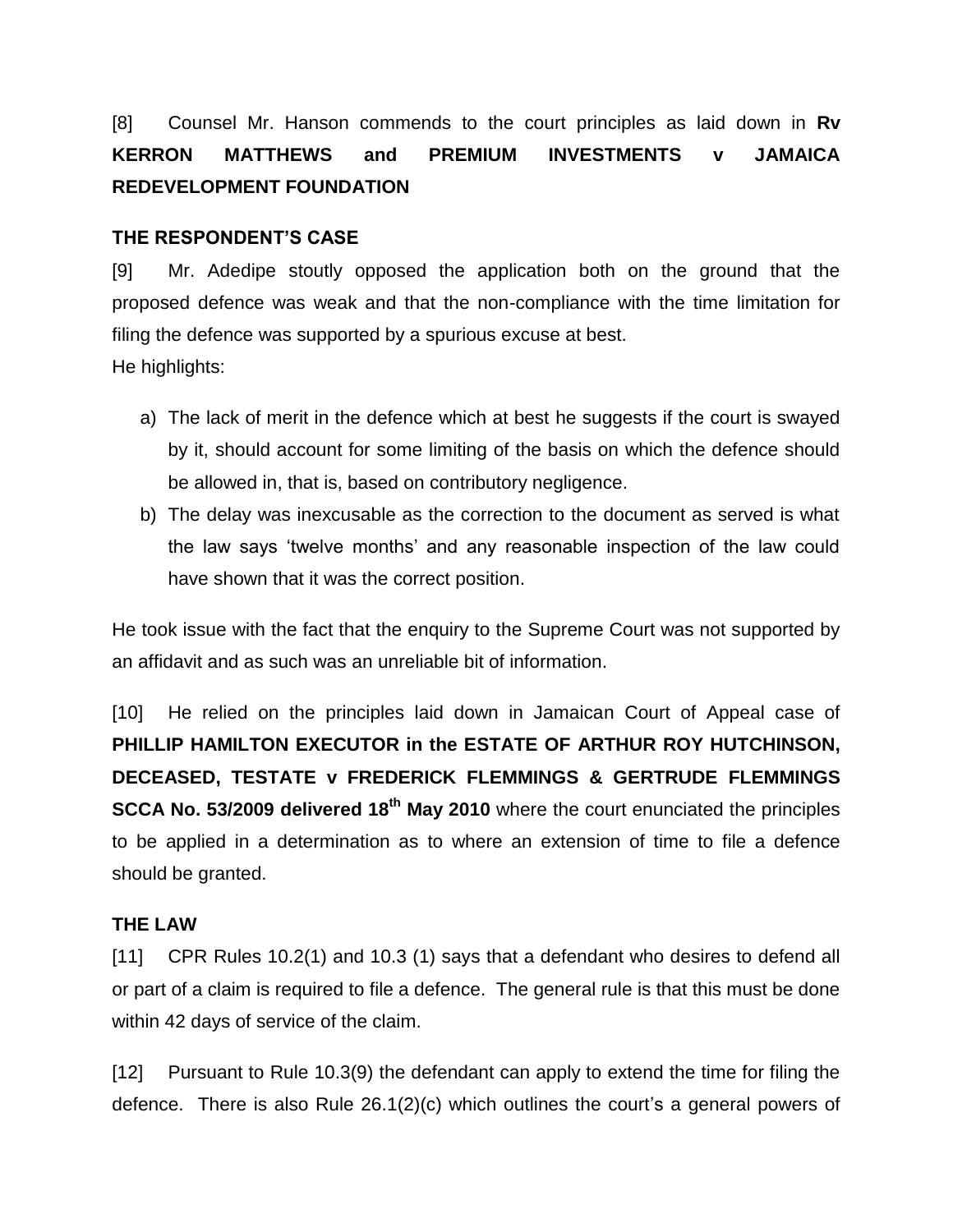management and says that the court can extend the time for compliance with any rule, practice direction, order or direction of the court, even if the relevant application is made after the period for compliance has gone.

[13] The Rules however do not lay down the specific criteria to be used when the discretion to enlarge time is to be exercised. It is to case law that one must turn for the approved guidelines.

[14] In the case of **FEISTA JAMAICA LIMITED v NATIONAL WATER COMMISSION [2010] JMCA Civ 4,** a case where there was the issue of filing defence out of time **HARRIS JA** adopted and applied the principles laid out by **LIGHTMAN J** in **COMMISSIONER OF CUSTOMS and EXCISE v EASTWOOD CARE HOMES (ILKESTON) LIMITED and others [2001] EWHC ch 456.**

*"In deciding whether an application for extension of time was to succeed under rule 3.1 (1) it was no longer sufficient to apply a rigid formula in deciding whether an extension has to be granted. Each application has to be viewed by reference to the criterion of justice."*

*Among the factors which had to be taken into account were the length of the delay, the explanation of the delay, the prejudice to the other party, the merits of the appeal, the effect of the delay on public administration, the importance of compliance with time limits bearing in mind that they were there to be observed and the resources of the parties which might in particular be relevant to the question of prejudice."*

The Phillip Hamilton case also adopted the principles laid out by Lightman and approved in **FIESTA JAMAICA LIMITED v NATIONAL WATER COMMISSION.**

[15] The main questions here then are whether there is enough material before me to justify the delay in compliance with Rule 10.3 (1) and also is there merit in the defence. The latter would mean I need to pay special attention to information contained in the application and affidavit of Karlos Bartley.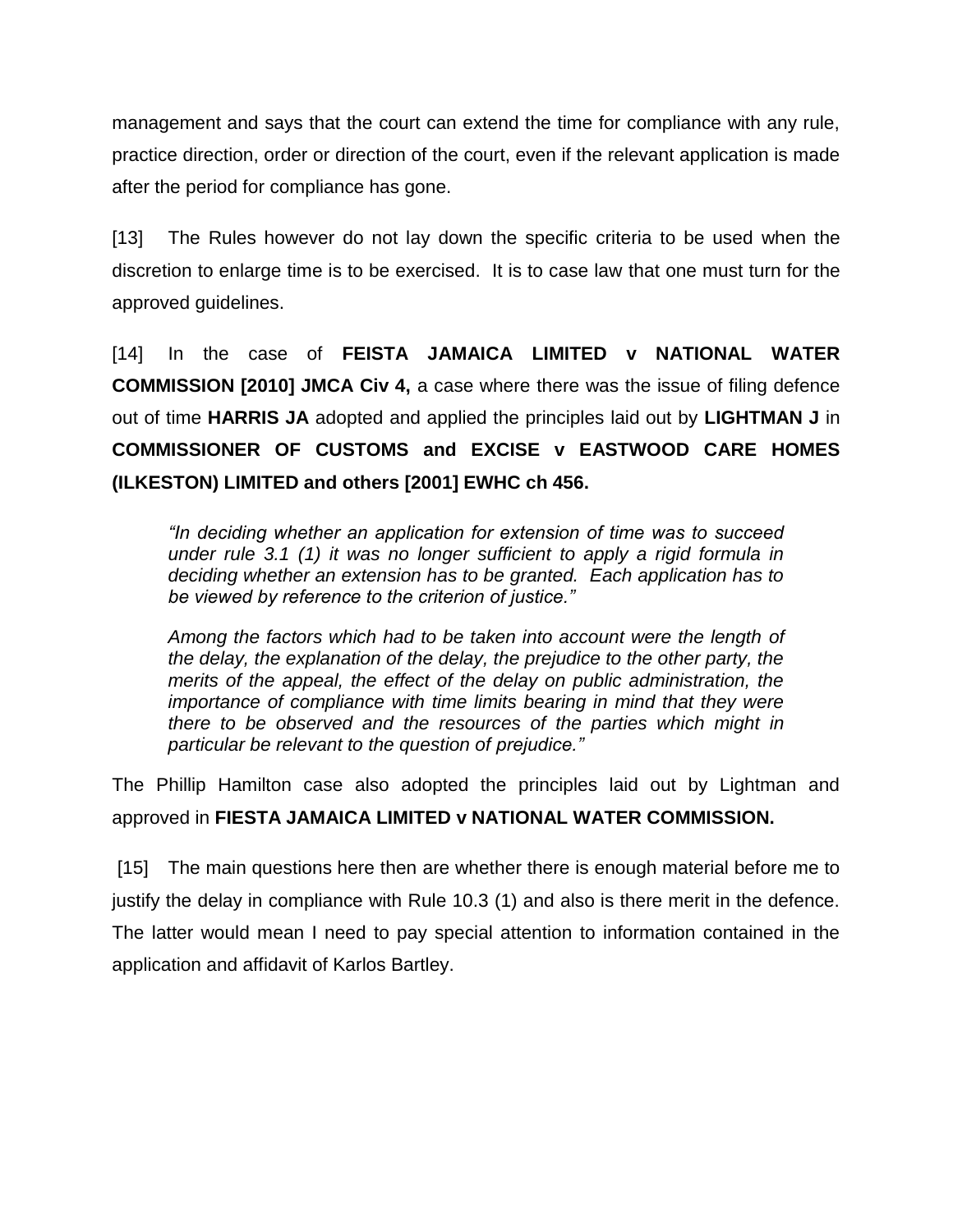#### **THE DELAY**

[16] In the instant case the claim form and particulars were served on the  $2<sup>nd</sup>$ defendant on the  $16<sup>th</sup>$  January 2012. Pursuant to Rule 10.3 (1) the defence was due with 42 days of the date of service, that is on or about the 27<sup>th</sup> February 2012.

[17] The application to extend time to file the defence was made on  $8<sup>th</sup>$  November 2012 nine (9) months after the defence was due but interestingly enough within a month after contact had been made by the Claimant's attorney with the  $2<sup>nd</sup>$  defendant in October 2012. In my view the relevant starting time for consideration in this case is October 2012 when the clarification about the validity of the documents came and counsel was instructed.

[18] The delay was not inordinate in these circumstances and I accept that the handmade correction on the document may well have caused confusion to the litigant, the less than informed attorney-at-law and in keeping with the advice from the call made to the Supreme Court.

#### **THE MERITS**

[19] However even if the reason for the delay is considered was dubious the overriding objectives draft defence must be looked at and an assessment done as to its merits.

[20] The defence as disclosed says that the claimant was either the author of his own demise or contributed to it in large measure as he was engaged in lighting a marijuana spliff which the 2<sup>nd</sup> defendant sought to prevent him from doing when the collision took place.

[21] The defence is clearly arguable and as such it would be inequitable to shut out the 2<sup>nd</sup> defendant; who suggests he was upholding the law in the circumstances that existed. There is indeed a real prospect of success. I adopt the reasoning **IN SWAIN v HILLMAN [2001] ALL ER 91, 92** where Lord Woolf says,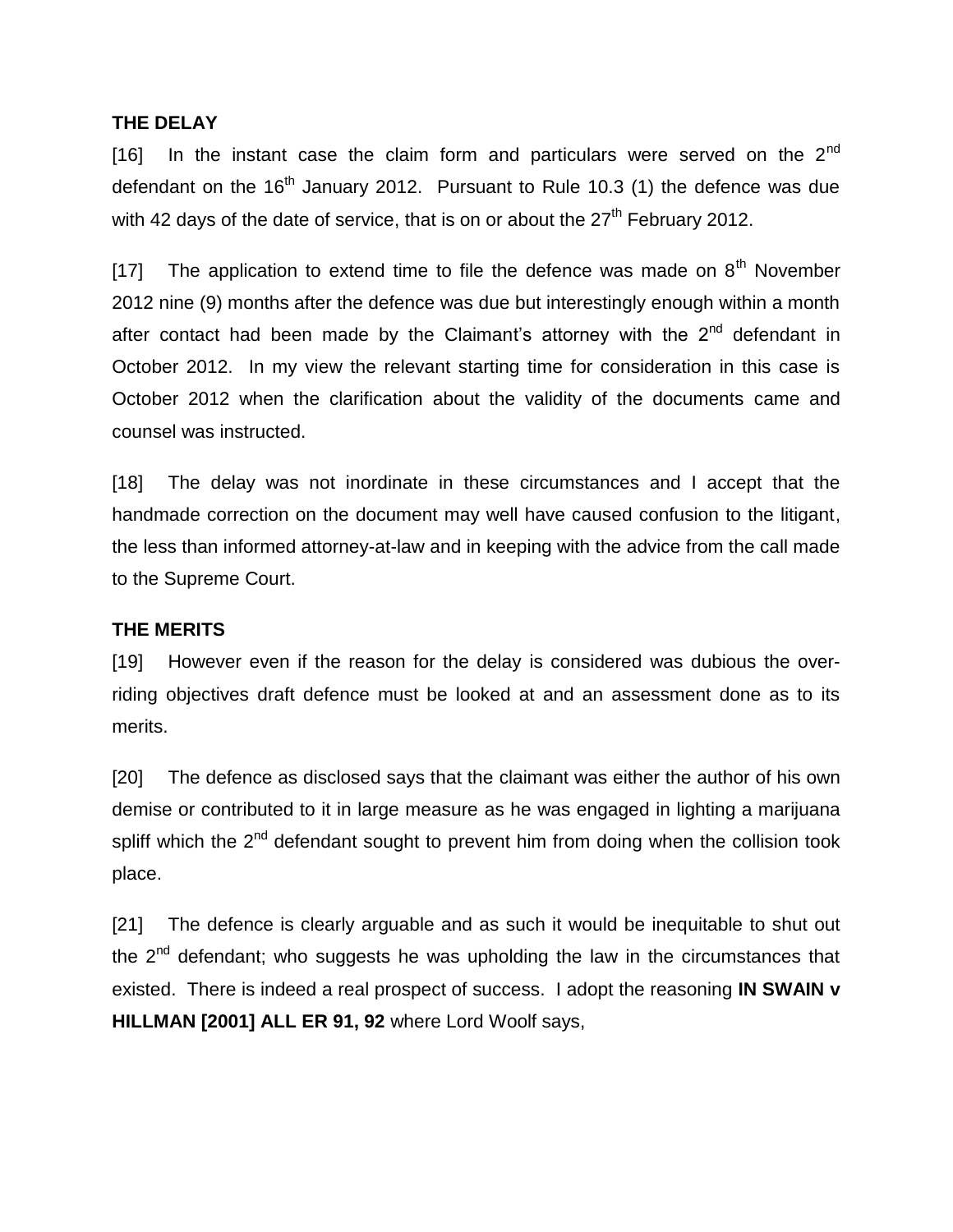"*The word 'real' distinguishes fanciful prospect of success or, as Mr. Bidder QC submits, they direct the court to the need to see whether there is a realistic as opposed to a fanciful prospect of success."*

[22] Again in **THREE RIVERS DISTRICT COUNCIL v GOVERNOR and COMPANY of the BANK OF ENGLAND [2001] UK HL** Lord Hutton speaks to the applicable test which was also adopted and approved in **FIESTA JAMAICA LIMITED v NATIONAL WATER COMMISSION by Harris JA** who says,

*"The important question is whether there is material demonstrated that shows there are issues to be investigated at trial".*

[23] The negligence as pleaded by the claimant and as countered by the  $2^{nd}$ defendant in his draft defence stands to be analysed in full and certainly as Mr. Adedipe puts it issues of foreseeability may well be raised as relevant for argument.

## **SHOULD THE 2ND DEFENDANT BE RESTRICTED IN HIS DEFENCE**

[24] Mr. Adedipe suggests that if the  $2<sup>nd</sup>$  defendant's defence is allowed he should, based on the assertions in it, be restricted to issues of contributory negligence. Mr. Hanson disagrees and would wish for the case to be fully put and the tribunal then makes a decision on the alternatives as to liability.

[25] I am of the view in this regard that there is no prejudice to be suffered by the claimant in allowing the defence as drafted to be argued. It would however not be to the benefit of the 2<sup>nd</sup> defendant in those circumstances to be so restricted. The limitation would then restrict a trial judge as to a finding on causation. In the draft defence no admission is made as to liability and in my view the restriction would only be appropriate where there was clear or even partial admission of culpability. The restriction would give the claimant a clear inequitable advantage.

[26] Additionally I accept the learning in **FINNEGAN v PARKSIDE HEALTH AUTHORITY,** that where no prejudice has been deponed to or claimed, the applicant should not be denied full access to justice and especially bearing in mind that no default judgment was applied for against the  $2<sup>nd</sup>$  defendant.